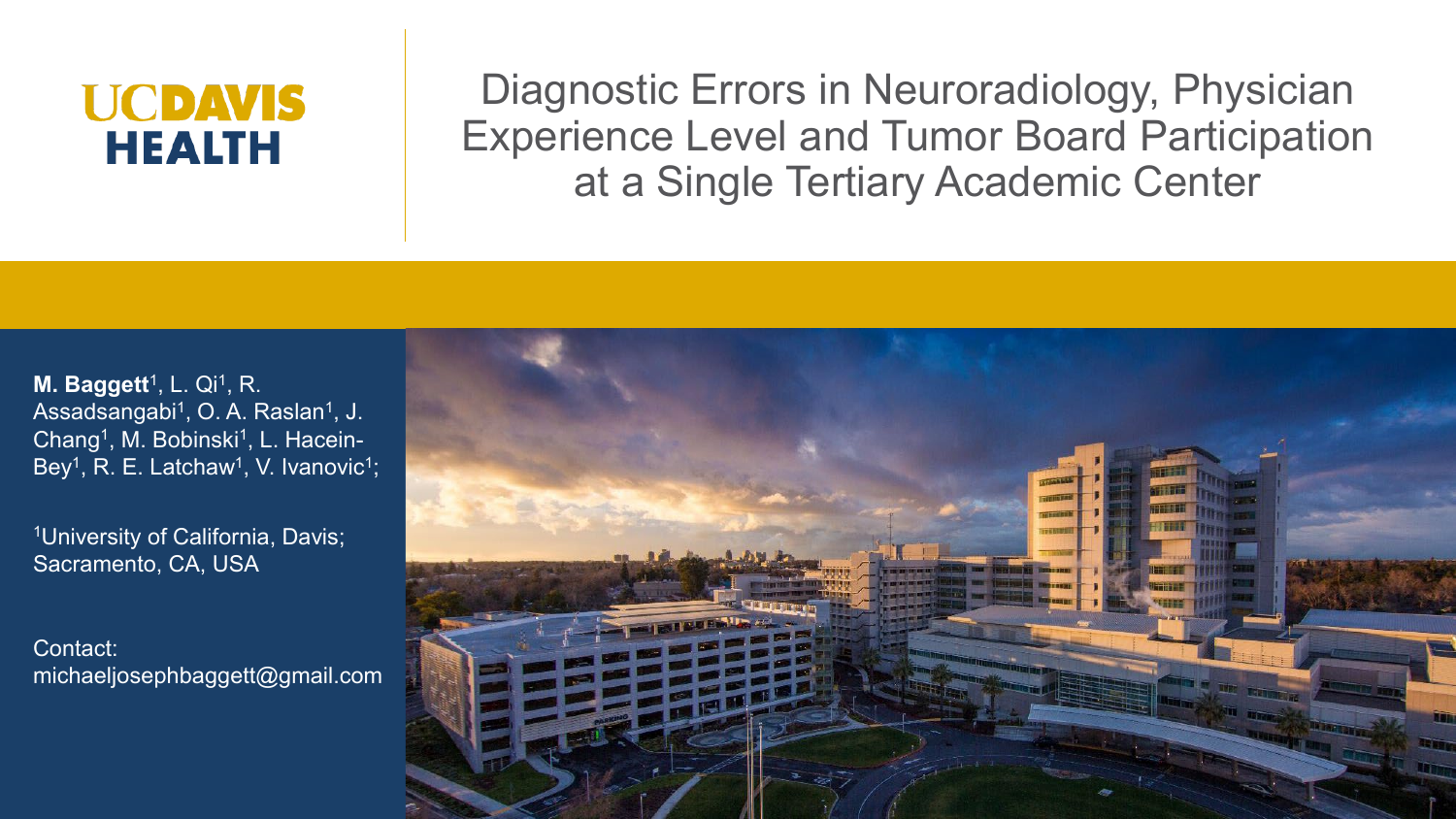#### Financial disclosures/conflicts of interest: None

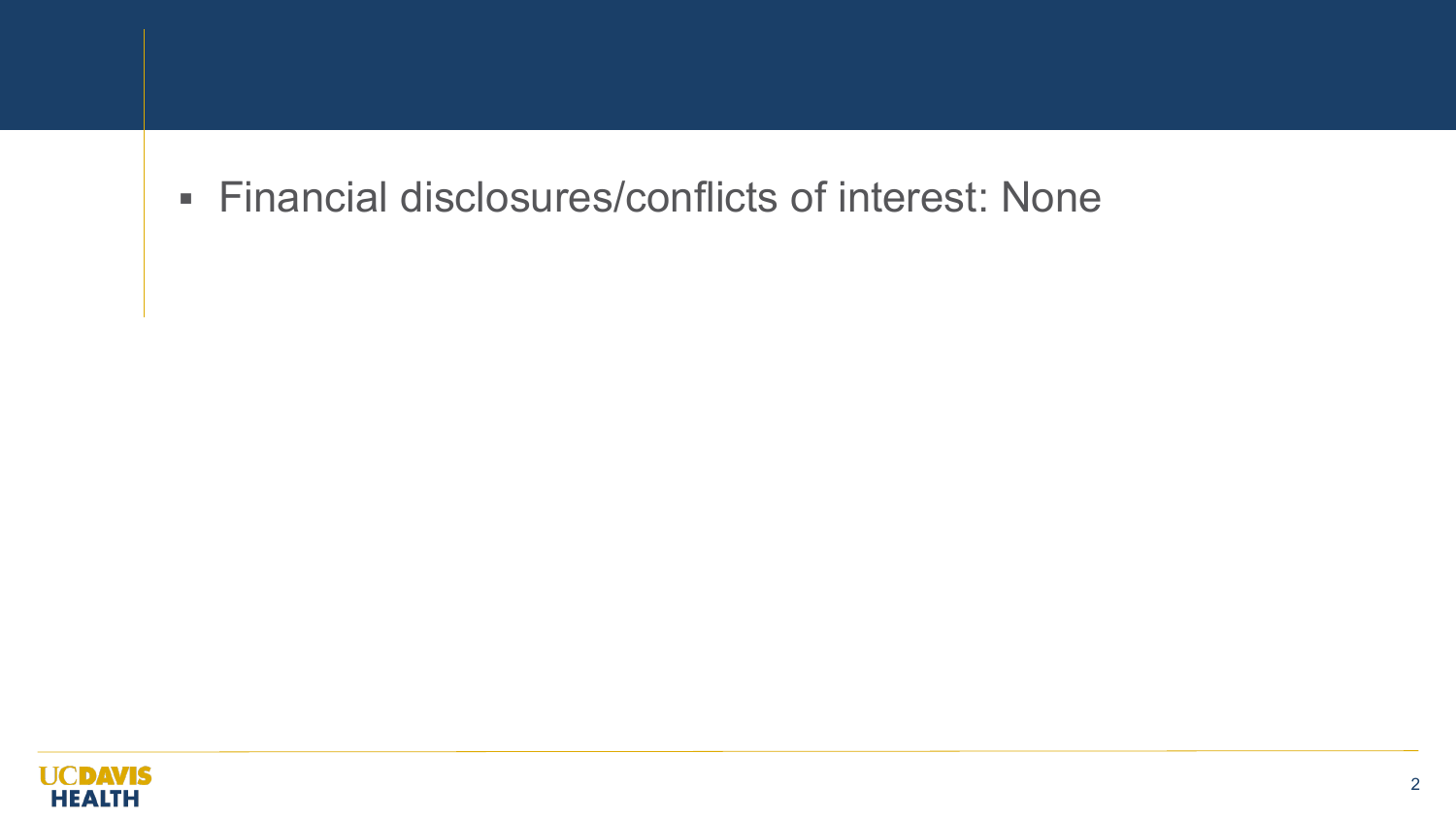# **Introduction**

- Error rates for diagnostic radiology range between 1.7-9%. 1,2,11,3–10
- When there is high prevalence of abnormalities on the radiology studies, error rates range from 12.4-50%.12–19
- **Purpose:** explore the correlations of tumor board (TB) attendance and years of post-fellowship practice (CPY) with error rates at a single tertiary academic medical center (UC Davis).

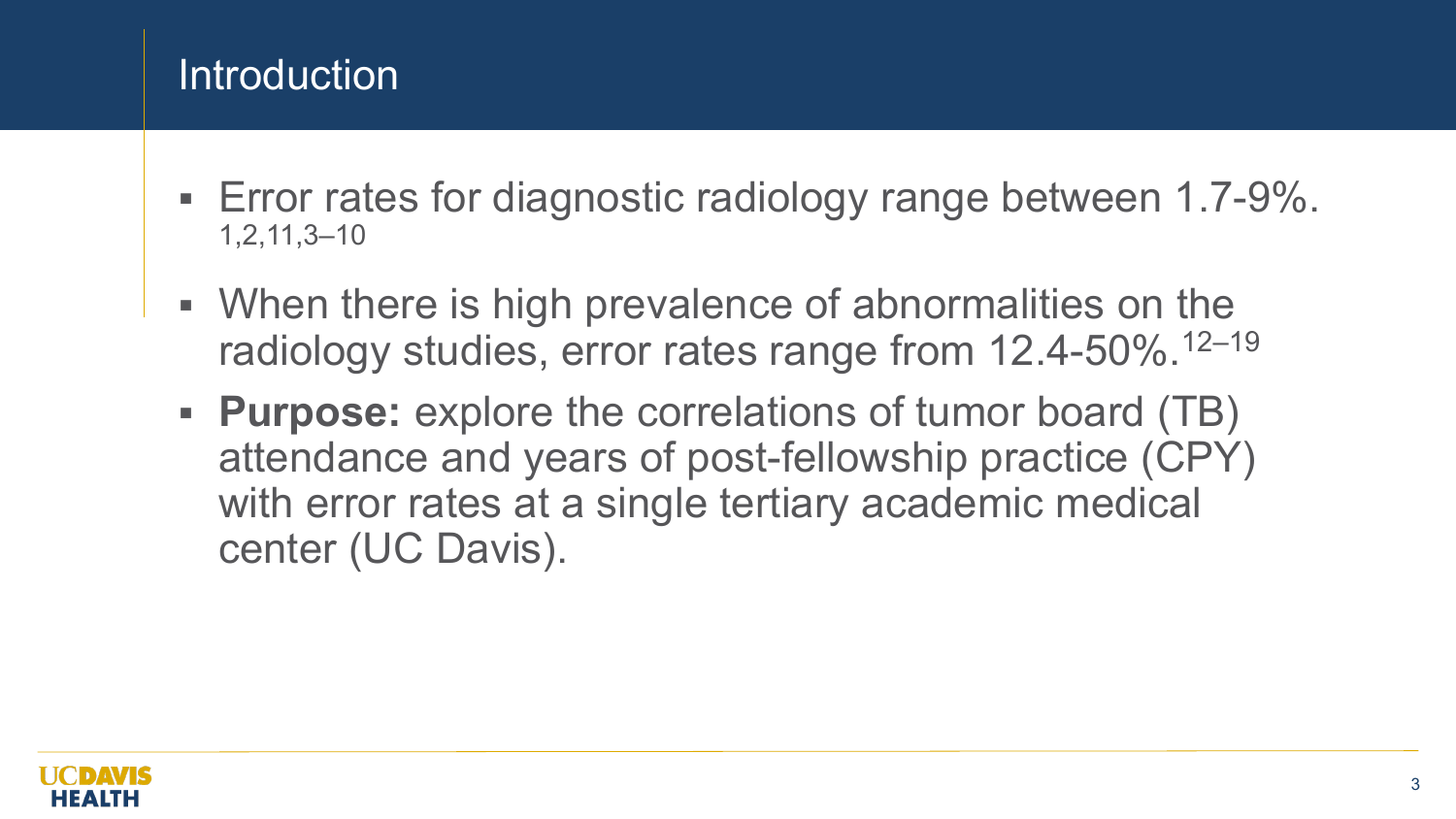# Methods

- Retrospective study with Institutional Review Board approval.
- Searched internal Neuroradiology Quality Assurance (QA) database for errors made by attending neuroradiologists (n=11) at UC Davis from 2014 – 2020.
- All misses confirmed by two neuroradiologists and assigned a RadPeer score.
- Calculated post-fellowship years of clinical practice (CPY) and frequency of TB attendance for each radiologist.
- Specific tumor boards included: Head and Neck (H&N), Skull Base (SKB), Brain, and Pediatric Neuroradiology (PN).

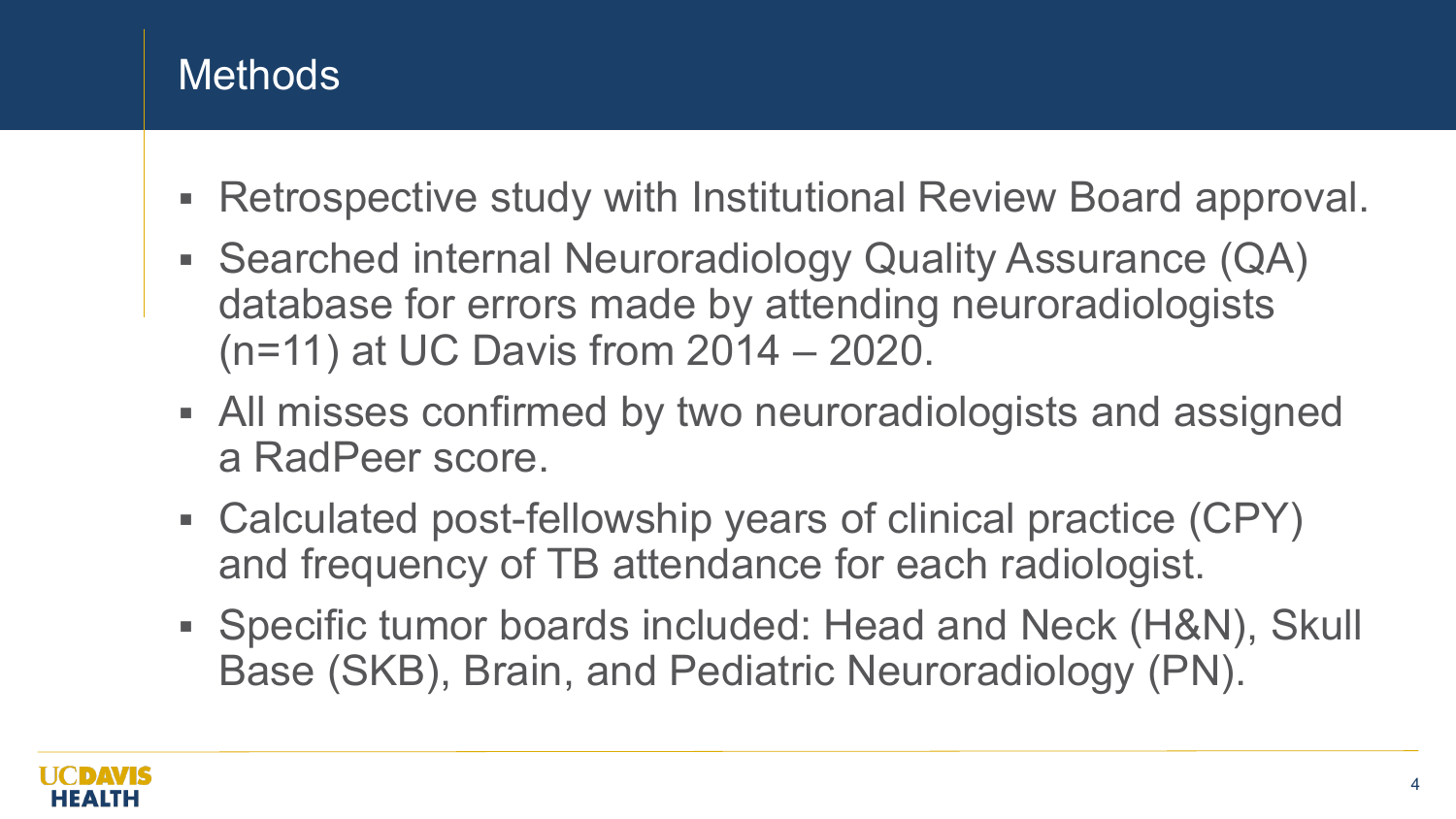## **Methods**

- Classified errors as H&N, SKB, Brain, or PN misses.
- Correlated CPY and specific TB attendance rates with H&N, SKB, Brain, and PN misses using Spearman's rank correlation coefficients.
- A scatter plot matrix was generated using the rank values of these variables.

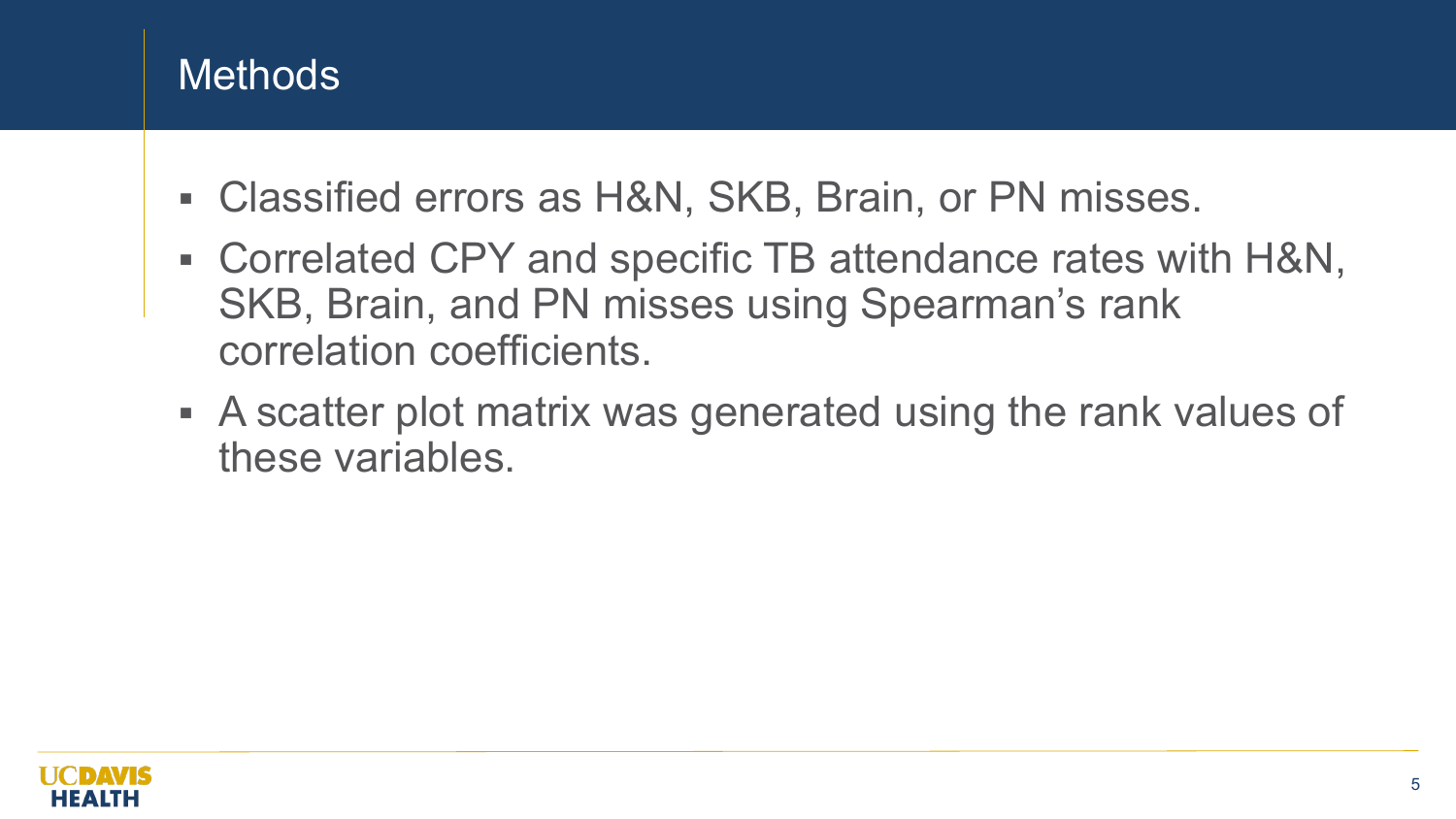### **Results**

Table 1. Summary Statistics of the Metrics of the Clinical Experience of Attending Neuroradiologists and Error Rate Measures

| Variable                     | Mean     | <b>Std Dev</b> | <b>Median</b> | <b>Quartile Range</b> | Range    | <b>Minimum</b> | <b>Maximum</b> |
|------------------------------|----------|----------------|---------------|-----------------------|----------|----------------|----------------|
| <b>Brain TB</b>              | 12.27    | 11.43          | 15.00         | 18.00                 | 35.00    | 0.00           | 35.00          |
| <b>Brain errors</b>          | 1.28     | 0.73           | 1.27          | 1.15                  | 2.42     | 0.59           | 3.02           |
| <b>CPY</b>                   | 13.30    | 15.91          | 6.10          | 25.40                 | 43.70    | 0.30           | 44.00          |
| <b>H&amp;N TB attendance</b> | 20.82    | 23.58          | 13.00         | 35.00                 | 68.00    | 0.00           | 68.00          |
| <b>H&amp;N</b> errors        | 0.46     | 0.31           | 0.40          | 0.58                  | 0.93     | 0.00           | 0.93           |
| <b>PN TB attendance</b>      | 9.18     | 16.23          | 5.00          | 15.00                 | 55.00    | 0.00           | 55.00          |
| <b>PN</b> errors             | 0.52     | 0.37           | 0.50          | 0.47                  | 1.37     | 0.00           | 1.37           |
| <b>SKB</b> errors            | 0.43     | 0.57           | 0.24          | 0.41                  | 1.92     | 0.00           | 1.92           |
| <b>Total errors</b>          | 3.55     | 2.29           | 2.95          | 2.12                  | 8.73     | 0.59           | 9.32           |
| <b>Volume Read Exams</b>     | 16668.00 | 11892.97       | 16617.00      | 24207.00              | 32906.00 | 1078.00        | 33984.00       |
| <b>Total TB attendance</b>   | 40.18    | 36.99          | 36.00         | 85.00                 | 95.00    | 0.00           | 95.00          |

TB = Tumor Board; CPY= Post-fellowship years of clinical practice; H&N = Head and Neck; PN = Pediatric Neuroradiology; SKB = Skull Base; Volume Read Exams = total volume of read studies during the study period. Total, Brain, H&N, SKB, PN errors expressed as errors per 1,000 interpreted exams.

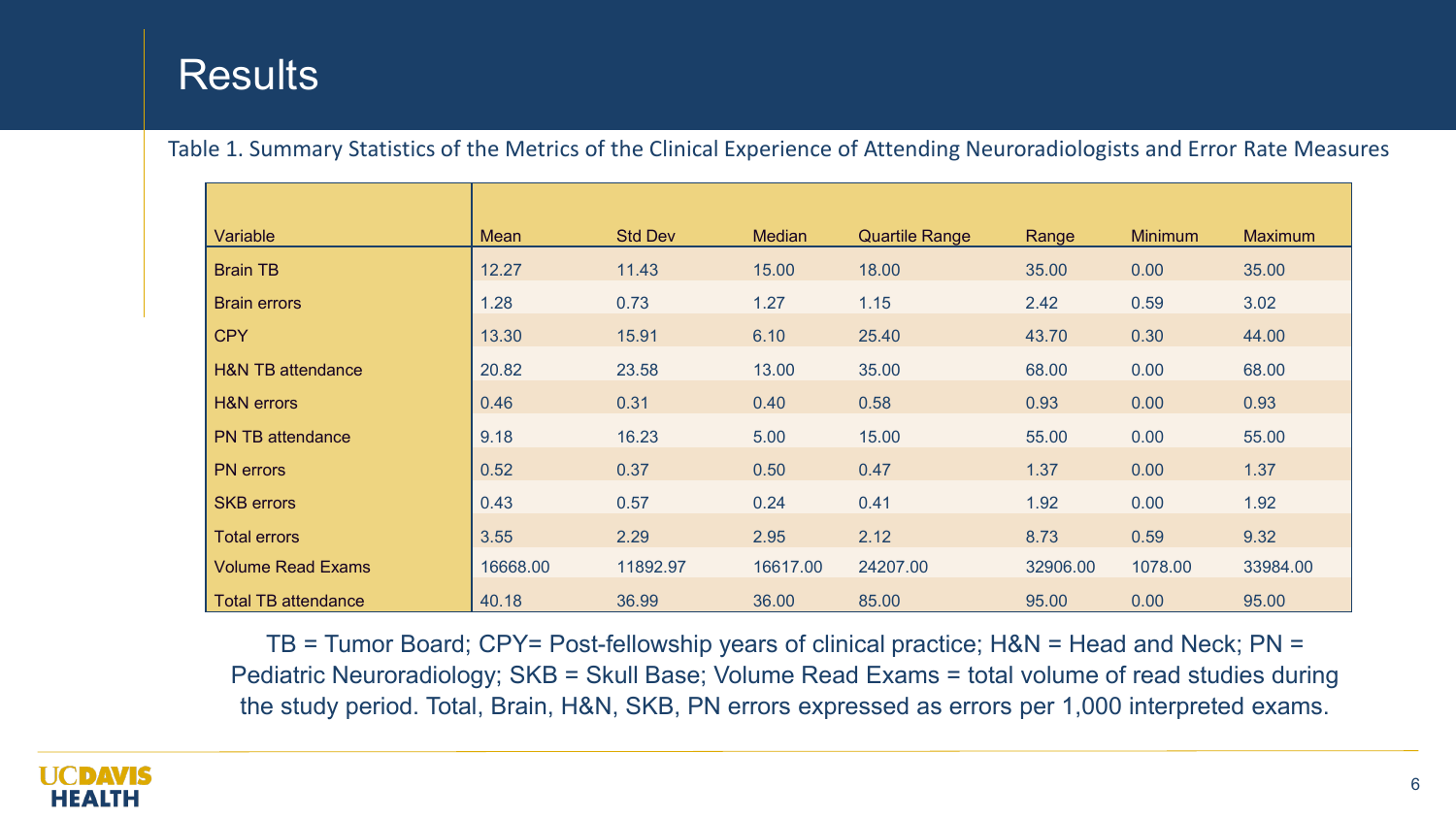### Results

Table 2. Spearman's Rank Correlation Coefficients of Metrics of the Clinical Experience of Attending Neuroradiologists with Error Rate Measures (with p-values)

| Variable        | <b>T</b> Errors | <b>H&amp;N Errors</b> | <b>SKB Errors</b> | <b>Brain Errors</b> | <b>PN Errors</b> |
|-----------------|-----------------|-----------------------|-------------------|---------------------|------------------|
| <b>Total TB</b> | $-0.89$         | $-0.81$               | $-0.66$           | $-0.82$             | $-0.48$          |
|                 | $(p=0.0002)$    | $(p=0.002)$           | $(p=0.03)$        | $(p=0.002)$         | $(p=0.13)$       |
| HN TB           | $-0.90$         | $-0.79$               | $-0.65$           | $-0.79$             | $-0.42$          |
|                 | $(p=0.0002)$    | $(p=0.004)$           | $(p=0.03)$        | $(p=0.004)$         | $(p=0.19)$       |
| <b>Brain TB</b> | $-0.81$         | $-0.79$               | $-0.54$           | $-0.75$             | $-0.48$          |
|                 | $(p=0.002)$     | $(p=0.004)$           | $(p=0.08)$        | $(p=0.008)$         | $(p=0.13)$       |
| <b>PN TB</b>    | $-0.40$         | $-0.46$               | $-0.10$           | $-0.36$             | $-0.34$          |
|                 | $(p=0.23)$      | $(p=0.15)$            | $(p=0.77)$        | $(p=0.28)$          | $(p=0.30)$       |
| <b>CPY</b>      | 0.05            | 0.08                  | 0.28              | $-0.10$             | $-0.16$          |
|                 | $(p=0.88)$      | $(p=0.82)$            | $(p=0.41)$        | $(p=0.77)$          | $(p=0.63)$       |

TB = Tumor Board; CPY= Post-fellowship years of clinical practice; H&N = Head and Neck; PN = Pediatric Neuroradiology; SKB = Skull Base; T = Total. Total, H&N, SKB, Brain, PN errors expressed as errors per 1,000 interpreted exams. **Statistically significant correlation coefficients bolded for clarity.**

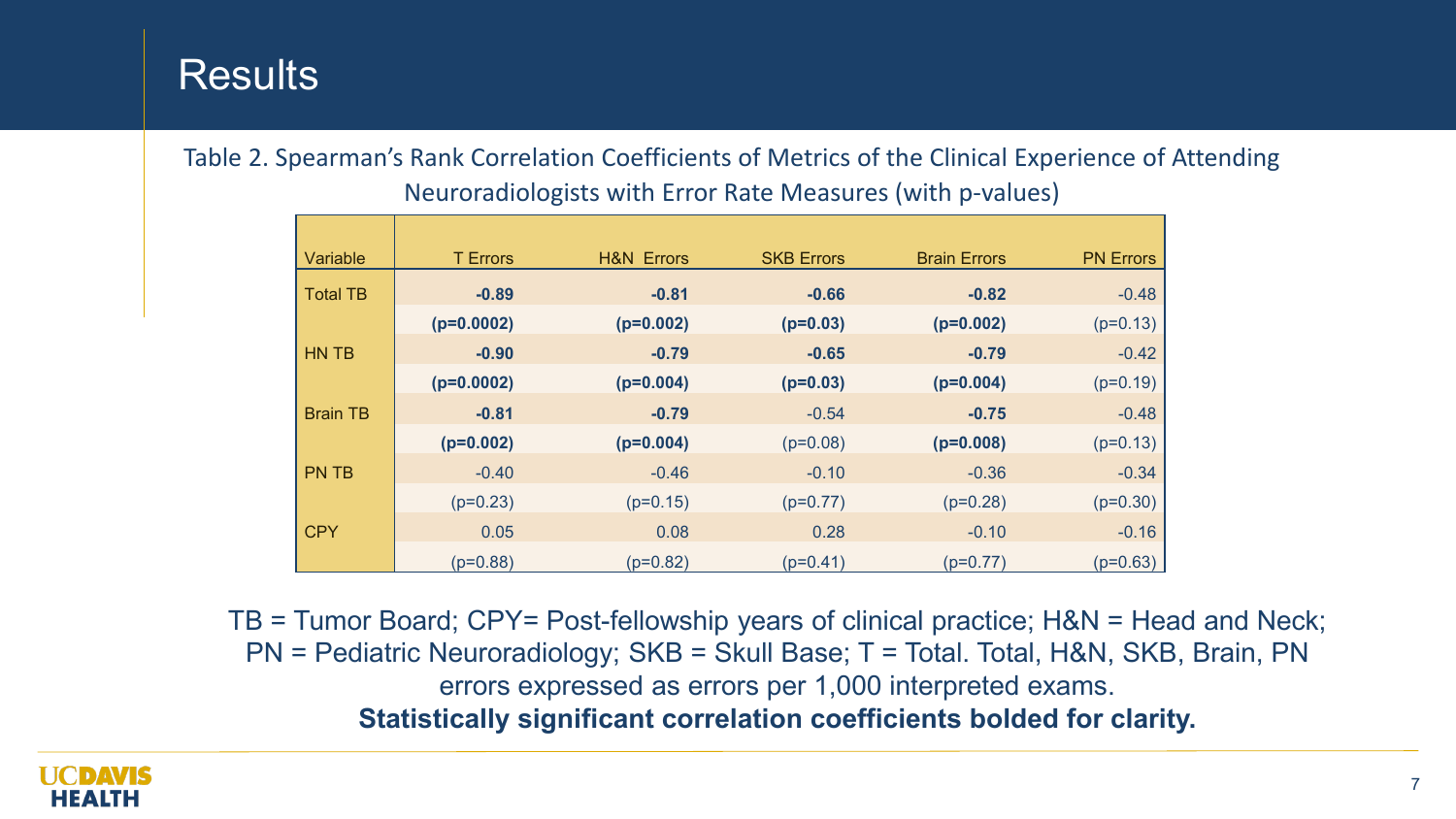#### **Results**

Figure 1. The Scatter Plot Matrix of the Ranks of Metrics of the Clinical Experience of Attending Neuroradiologists and the Ranks of Error Rate Measures.

#### Footnotes:

rTotalError, rH\_NError, rSKBError, rBrainError, rPNError, rTotal\_TB, rH\_N\_TB, rBrain\_TB, rPN\_TB, rCPYyrs: rank of Total Error, HN Error, SKB Error, Brain Error, PN Error, Total TB, HN TB, Brain TB, PN TB and CPY, respectively. TB = Tumor Board; CPY= Post-fellowship years of clinical practice; H&N = Head and Neck; PN = Pediatric Neuroradiology; SKB = Skull Base. Total, Brain, H&N, SKB, PN errors expressed as errors per 1,000 interpreted exams.



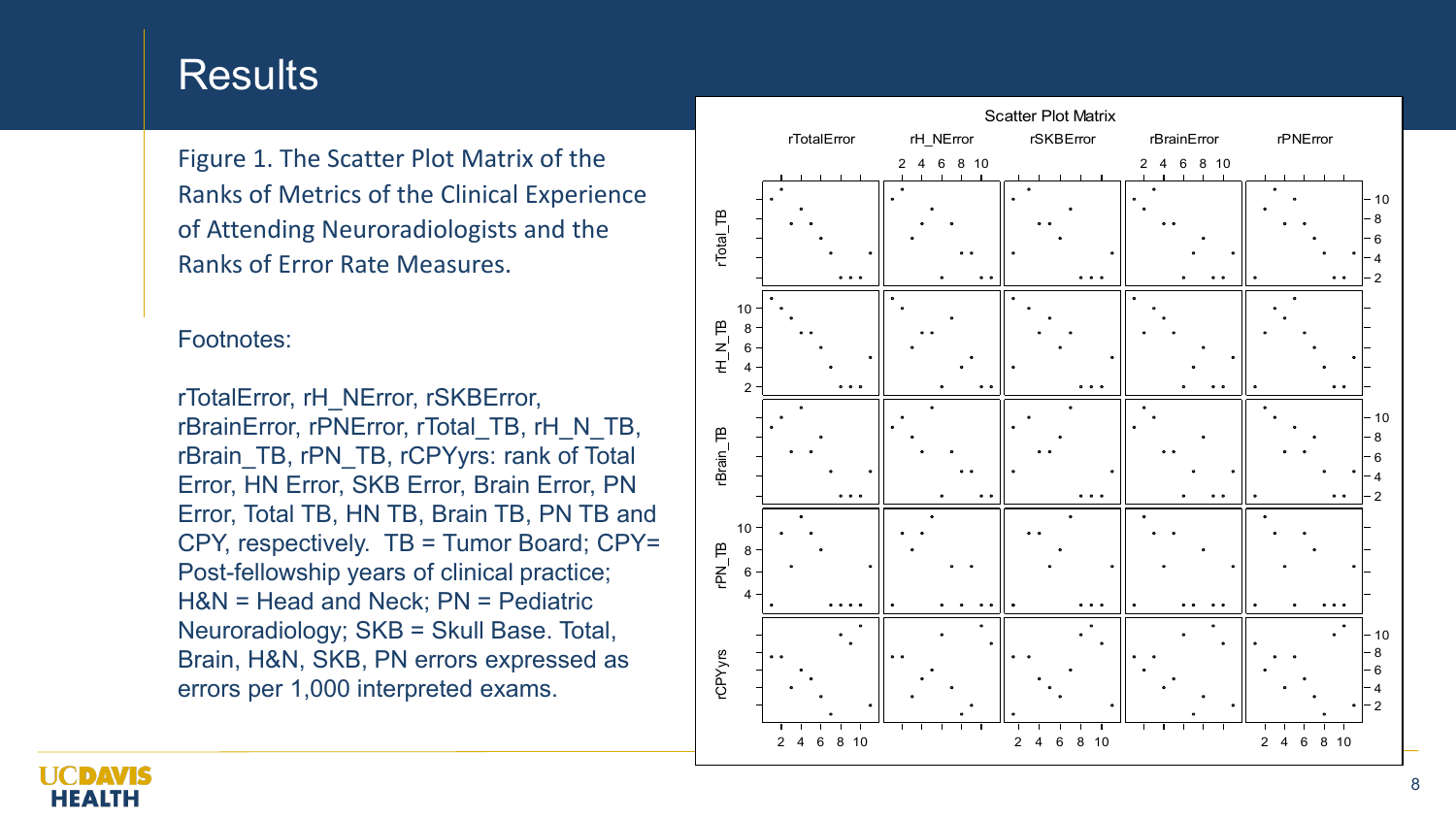## Discussion/Conclusion

- Strong correlation between high overall Tumor Board participation and low yearly error rates.
- Strong correlation between high Head and Neck, Brain, and Skull Base Tumor Board participation rates and low error rates in those areas.
- Correlation between Pediatric Neuroradiology Tumor Board and Pediatric Neuroradiology error rates was not statistically significant.
- H&N TB is held once per week, Brain TB every other week, and PN TB once per month: so, lower power for Pediatric Neuroradiology TB.
- No correlation between CPY and error rates.
- **Recommend increased/continued tumor board participation throughout career.**